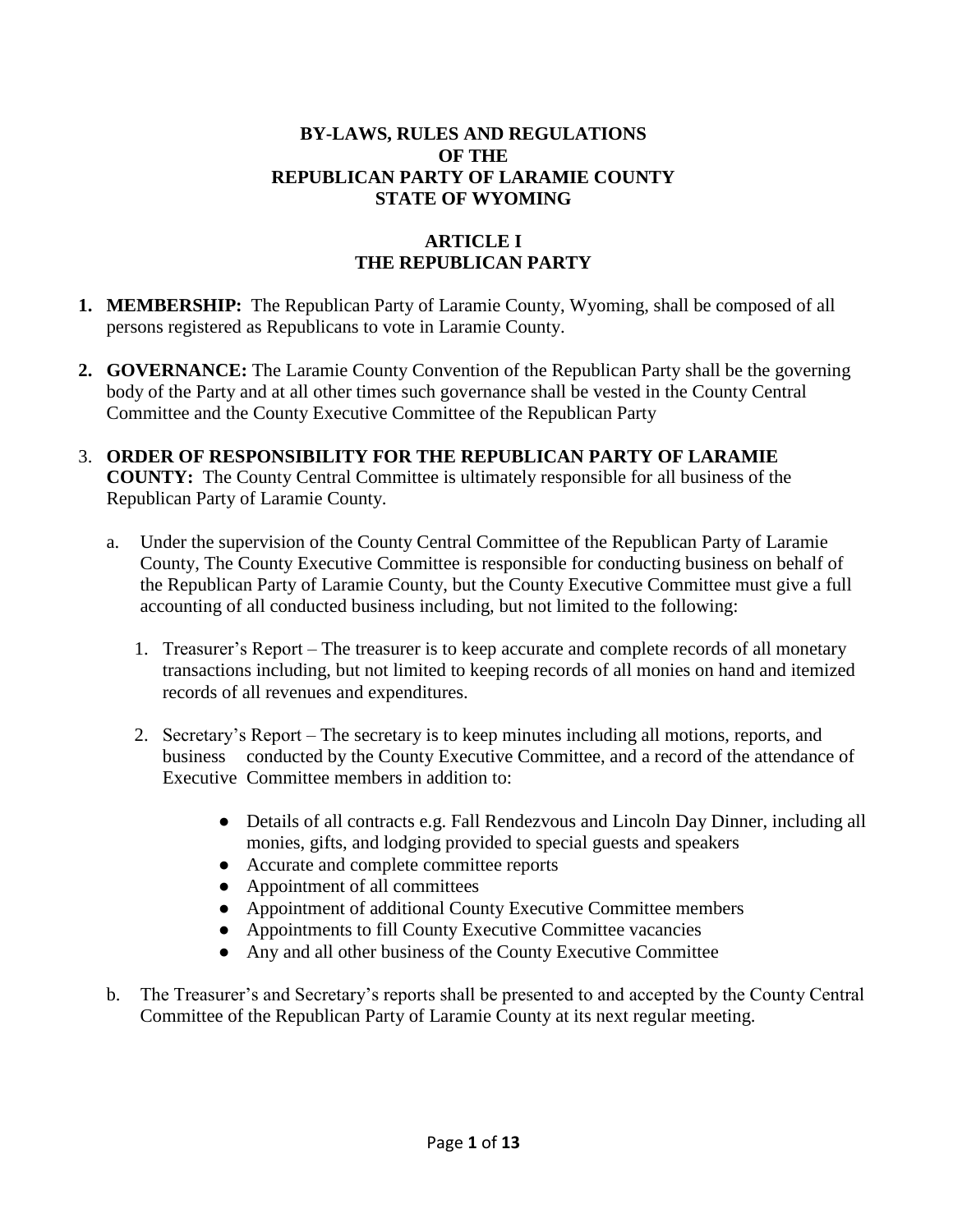### **ARTICLE II PROCEDURE AND DEFINITIONS**

All meetings and conventions within the purview hereof shall be governed by Roberts Rules of Order, latest edition.

- 1. As provided by Roberts Rules of Order, at least two (2) tellers shall be appointed by the County Chairman for all forms of voting herein requiring a count of individual votes.
- 2. Unless otherwise provided, the use of the masculine shall be deemed to otherwise include the feminine gender.
- 3. Whenever the term "casting lots" appears in the By-Laws, it means the flipping of coins or the drawing of names to determine the outcome of a vote.
- 4. Proxy voting: As provided by Wyoming State Statutes, §22-4-114, "a member of a political committee or subcommittee may be represented at any meeting of the committee or subcommittee by written proxy. A person holding a proxy must be a resident of the same political subdivision as the member he represents. No person shall be allowed to vote more than two (2) proxies." A designation of proxy must be signed by the person giving the proxy. As provided in the By-Laws of the Wyoming Republican Party, proxies are not recognized at precinct caucuses or county conventions.
- 5. Voting procedures elections of persons: These voting procedures shall apply to election of persons at meetings of the full County Central Committee and at meetings of the portion of the County Central Committee from a particular state legislative district.
	- a. Persons eligible to vote shall be seated in a designated area of the meeting room separate from persons not eligible to vote.
	- b. Proof of identity and of residence may be required by the Credentials Committee at the time of registration for the meeting.
	- c. Any person appearing on the ballot has the right to observe the counting of the ballots personally.
	- d. All ballots shall be counted and the results reported before the conclusion of the meeting.
	- e. Tie votes shall be resolved by casting lots before the conclusion of the meeting.
	- f. At the end of the meeting, all ballots shall be locked and sealed with a single-use seal within a lockable container and retained by the Secretary for a period of ten (10) days during which a recount may be requested by any candidate.
	- g. If a recount is requested, it shall be conducted by the Credentials Committee. All candidates who may be affected by a recount shall be notified of the recount at least fortyeight hours prior to the actual recount.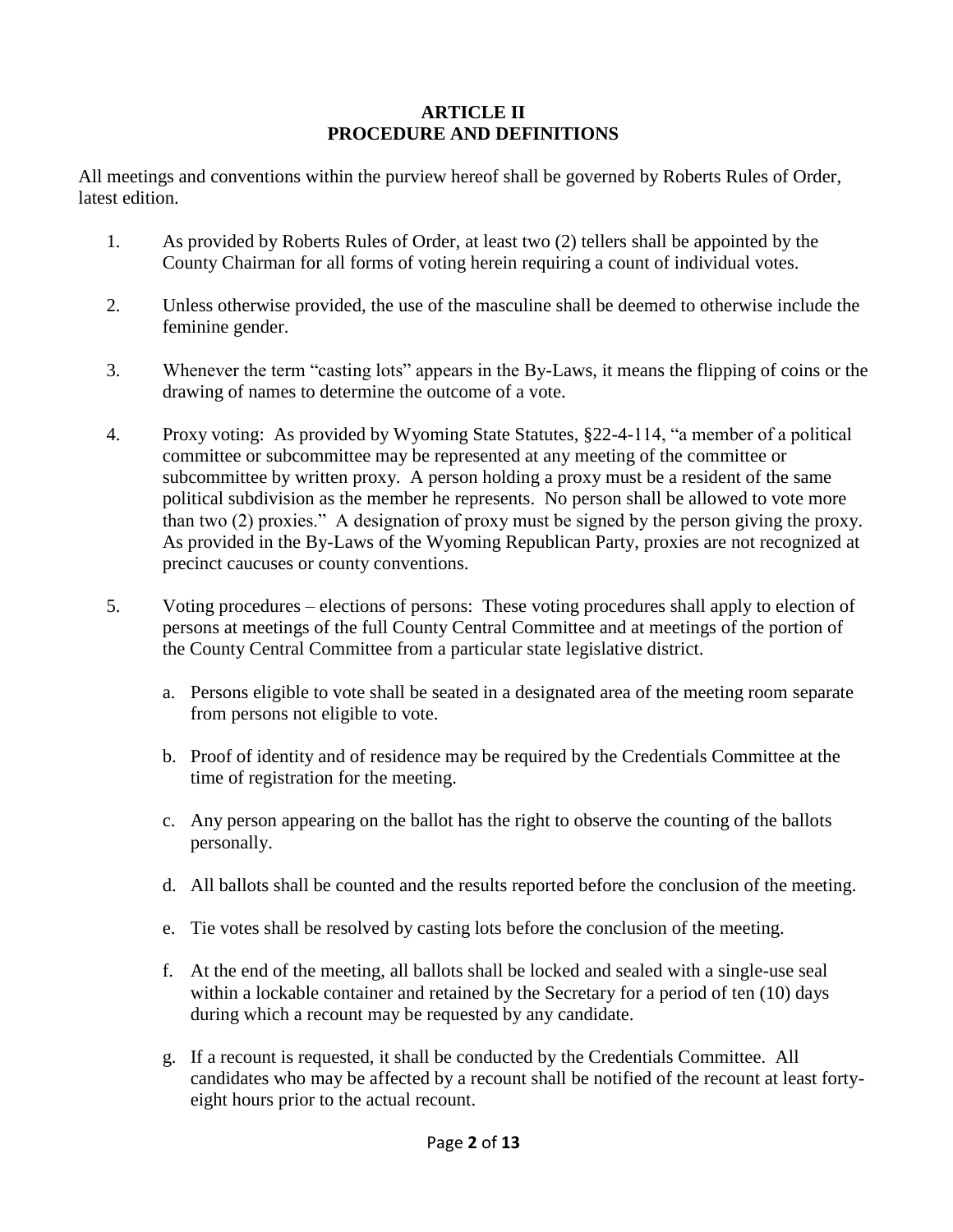- h. Nothing herein or in the way an election is conducted shall interfere with the right of voters to cast secret ballot.
- i. All nominations for officers of the Republican Party of Laramie County shall be made from the floor on the day of election.

#### **ARTICLE III LARAMIE COUNTY CENTRAL COMMITTEE**

### **1. MEMBERSHIP:**

- a. The Republican County Central Committee of Laramie County, Wyoming, shall consist of the duly elected Republican Precinct Committeemen and Committeewomen within the county and their successors, who shall hold office for a term beginning immediately following their election. Each precinct shall elect one committeeman and one committeewoman for each 250 votes or major fraction thereof case for the Republican candidate for U.S. Representative in the last general election, but provided no precinct shall be represented by no less than one (1) Precinct Committeeman and one (1) Precinct Committeewoman.
- b. Precinct Committeemen and Committeewomen shall be electors registered in the Republican Party and reside in the precinct they are elected to represent.
- c. If a precinct boundary line is changed, the County Commissioners shall determine the number of Precinct Committeemen and Committeewomen to which the affected precinct is entitled.
- d. All County Central Committee members in office on the date that notice of the County Central Committee meeting is published, as provided in Article III, paragraph 3, herein, shall be allowed to vote at said meeting.

# **2. MEETINGS:** The County Central Committee shall meet in Laramie County:

- a. Within thirty (30) days after the county chairman has received the certified election results of all members elected to the committee for the purpose of organizing the County Central Committee.
- b. During the month of March of each odd-numbered year for the purpose of electing the County Chairman, County Vice-Chairman, County Vice-Chairwoman, and other officers as provided by the county party By-Laws. The election of officers shall be by secret ballot.
- c. Within twenty (20) days after the County Chairman receives notice of a vacancy in the office of a member of the State Legislature or in a county elective office from the Board of County Commissioners. At such meeting, the County Central Committee shall select and transmit to the Board of Commissioners the names of three (3) persons qualified to fill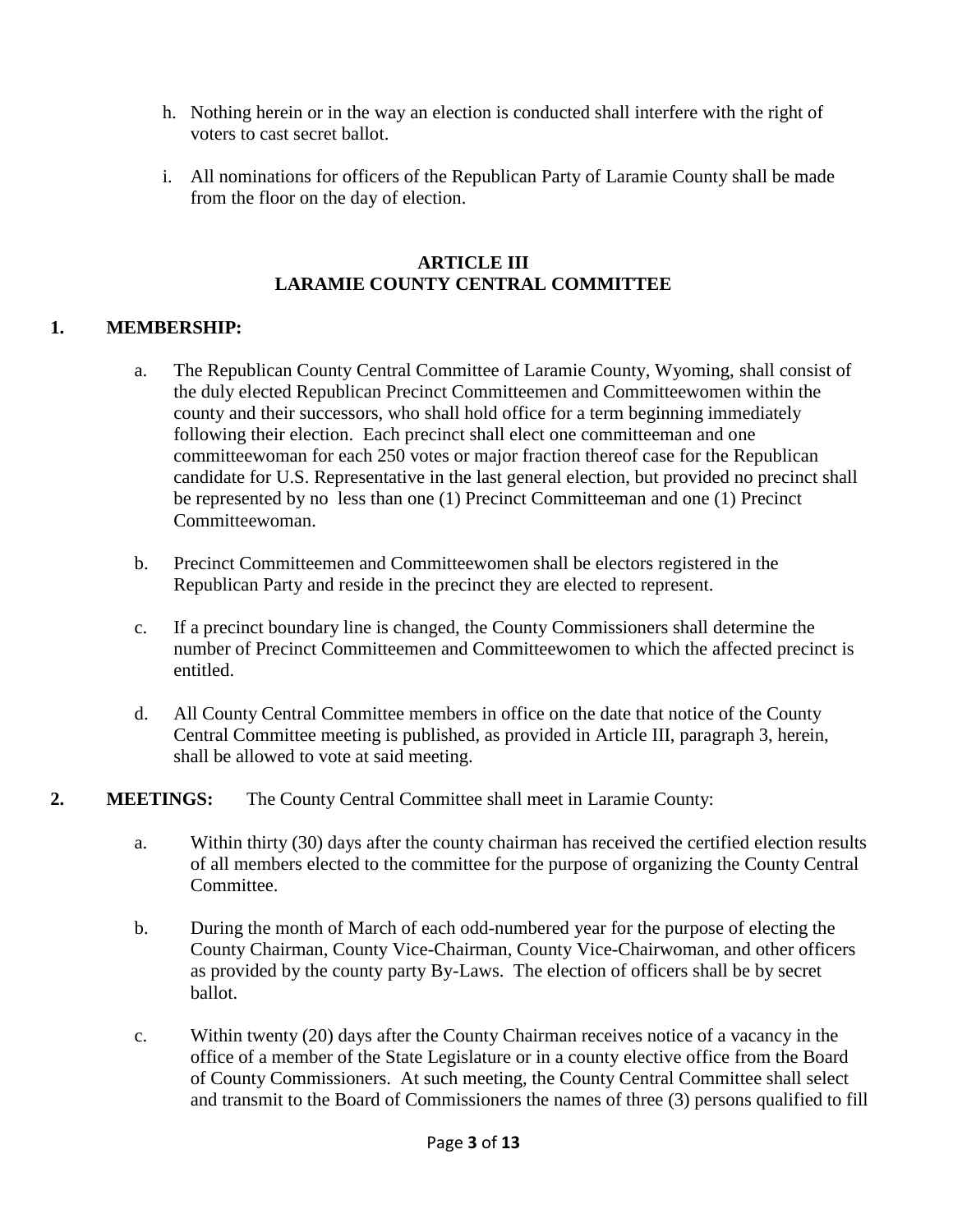the vacancy. The selection of the three (3) persons shall be by secret ballot. As provided by Wyoming State Statutes, §22-18-111, only those persons serving as committeemen and committeewomen at least thirty (20) days prior to the vacancy, or if the vacancy occurs within twenty (20) days of the first Monday in January in odd-numbered years, those precinct committeemen and committeewomen elected at the immediate past primary election and those selected by appointment prior to December 2 of the year in which the election occurred for vacant positions shall be authorized to vote.

- d. At such other times and places as may be determined by the County Chairman, County Executive Committee, or by the County Chairman upon written request of twenty-five (25) percent of its existing members.
- e. Meetings may be called at the request of the Chairman, the Vice Chairman, and/or the Vice Chairwoman when needed.
- f. County Central Committee meetings shall be on a regular monthly basis unless there are no reports or other business to conduct. A cancellation shall be decided by vote of the County Executive Committee.

# **3. NOTICE OF MEETING:**

- a. Regularly scheduled meetings for the Laramie County Republican Party County Central Committee and County Executive Committee shall be announced W.S. 22-4-104 via a notice in a newspaper of largest circulation at least two days prior to the meeting and via email to all County Executive Committee and Central Committee Members who provide an email address.
- b. The County Chairman shall cause to be published a notice of all unscheduled meetings and special meetings in the county newspaper being of largest county circulation, not less than two days prior to the meeting. An email notice shall also be sent to each member of the County Central Committee and County Executive Committee, whose email address has been provided, not less than two days prior to the meeting. If the newspaper of largest circulation does not reach a portion of the county adequately, then the notice of meeting shall be posted in the largest newspaper that covers that portion of the county.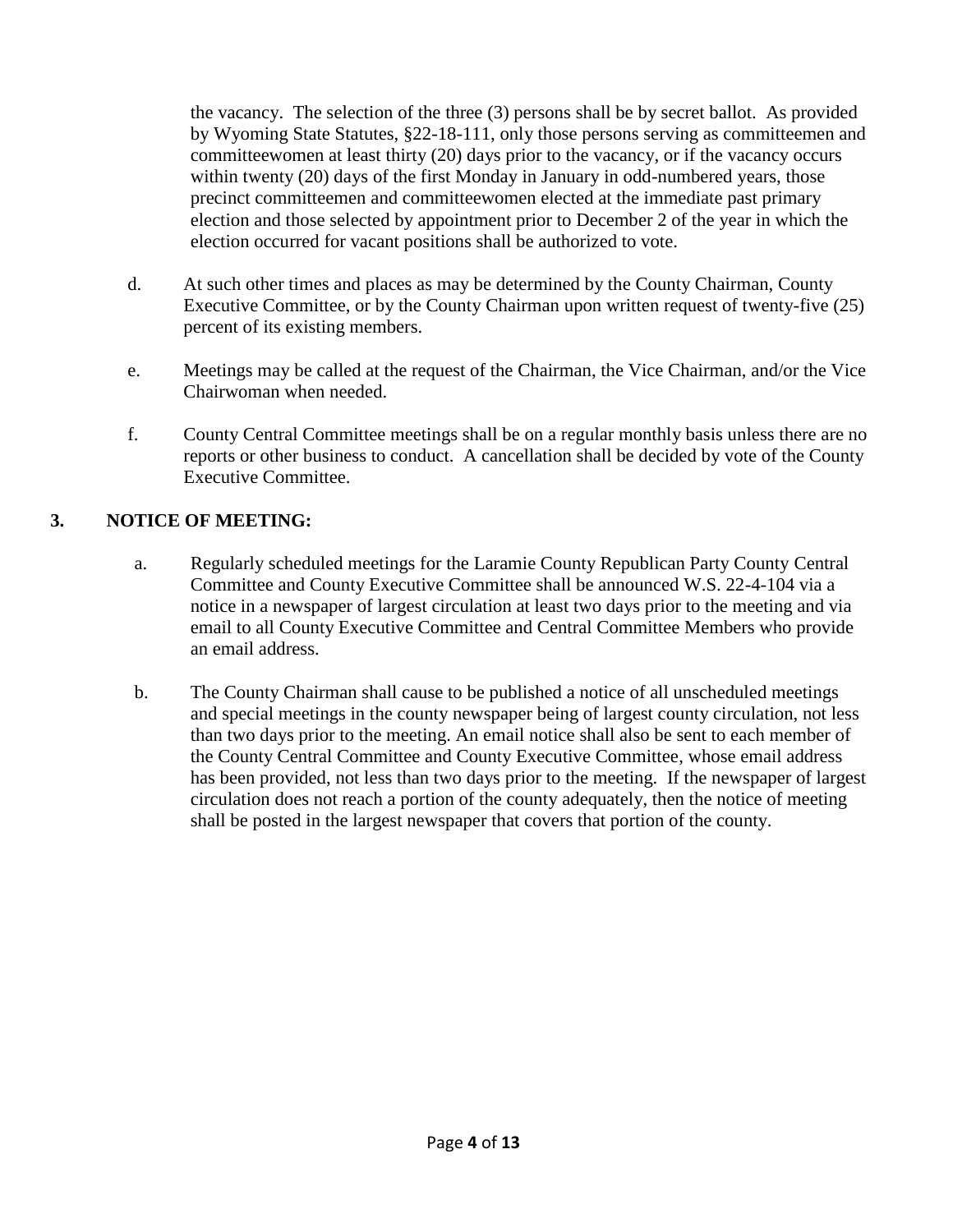### **4. CONDUCT OF COUNTY CENTRAL COMMITTEE MEETINGS:**

- a. Presiding Officer: The County Chairman shall preside over all meetings of the County Central Committee and, if two consecutive tie votes on a question occur, shall, at his discretion, either vote to break that tie or decide the vote by casting lots, whether or not he is a member of the County Central Committee. If, however, the County Chairman has been duly elected as a member of the County Central Committee, he shall also have a vote on all questions to come before the meeting.
- b. Quorum: Those members attending a regularly called meeting of the County Central Committee shall constitute a quorum.
- c. Voting: Only properly elected or appointed Precinct Committeemen and Precinct Committeewomen in office on the date the official meeting notice is published shall be entitled to vote at all County Central Committee meetings. Eligibility to vote shall begin as specified in state statutes.
- d. Proxy Votes: Proxy votes shall be allowed at a meeting of the County Central Committee. A person holding a proxy for an absent Precinct Committeeman or Precinct Committeewoman must be a resident of the same precinct as the member he represents. No person shall be allowed more than two (2) proxy votes.
- e. County Chair or their designee to report to County Central Committee, at the next County Central Committee meeting, on the State Central Committee Meeting.
- f. Any member wishing to add business to the agenda shall submit the business to the County Chairman at least 10 days prior to the scheduled meeting, and the business shall be posted on the agenda and distributed to members in advance of the Central Committee meeting.
- **5.** In considering how the county party uses its campaign money, including how to finance candidates, it will take into account the candidate's stance on the county Platforms and Resolutions.

### **ARTICLE IV LARAMIE COUNTY CENTRAL COMMITTEE OFFICERS**

- **1. OFFICERS:** The officers of the Laramie County Republican County Central Committee shall consist of the County Chairman, Vice-Chairman, Vice-Chairwoman, State Committeeman and State Committeewoman to be elected by the County Central Committee at its March meeting in the odd numbered years to serve for a term of two (2) years.
	- i. The Secretary and Treasurer shall be appointed by the County Chairman and serve a term of 2 years concurrent with the other officers.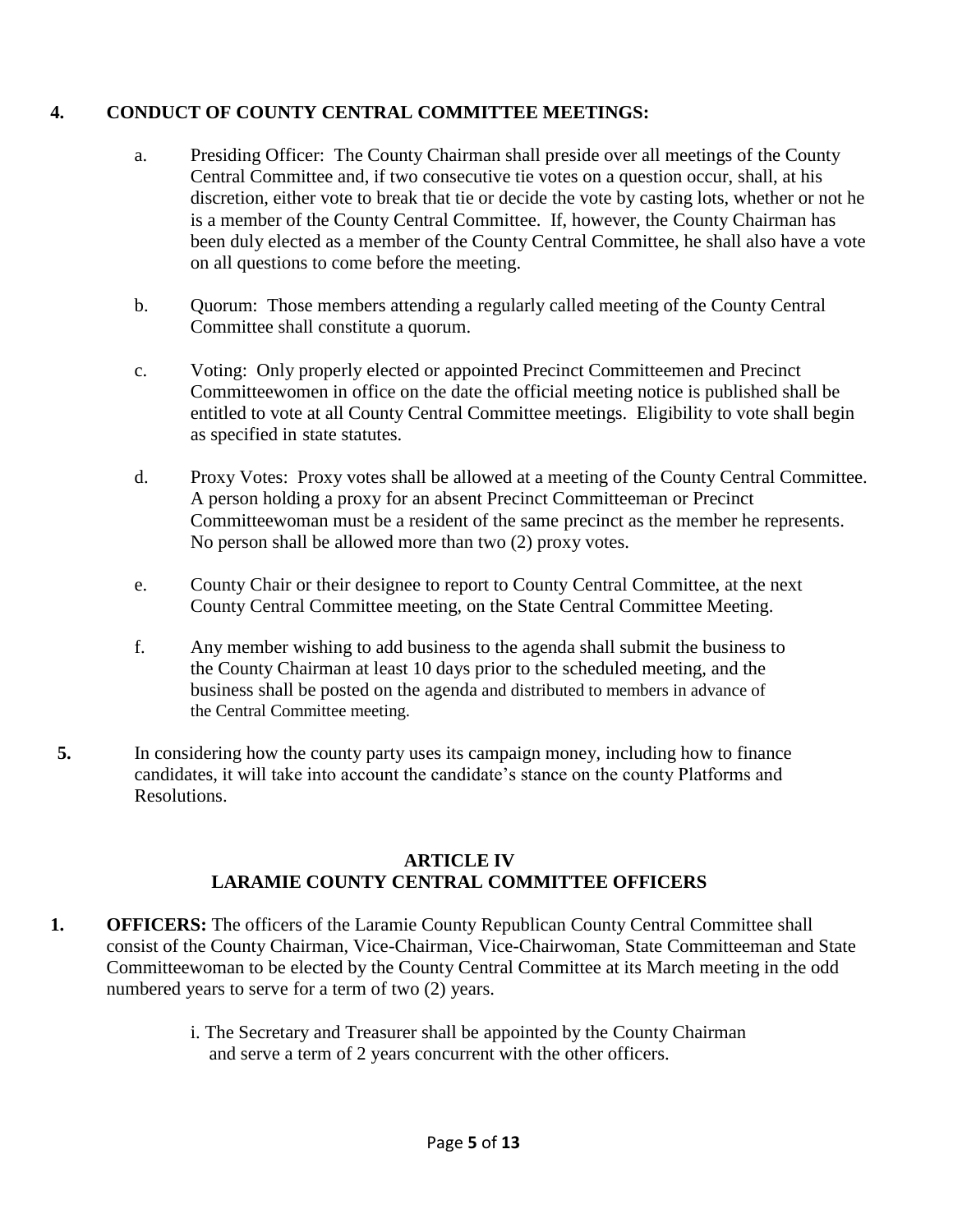- a. **Eligibility:** The County Chairman, County Vice-Chairman, County Vice-Chairwoman, State Committeeman and State Committeewoman shall be members of the County Central Committee. The Chairman can only occupy one office at a time.
- b. **Other Officers:** The County Central Committee Chairman may provide for the appointment of such other officers as he deems advisable, with the concurrence of a simple majority of the County Executive Committee. Appointed and elected officers have voting privileges on the County Executive Committee.

# **2. DUTIES OF OFFICERS:**

- **a. Chairman:** In addition to the duties with which he is charged by statute, the County Chairman shall be the chief executive officer of the party in Laramie County. He shall preside over all meetings of the County Executive Committee, County Convention and the County Central Committee. He shall effectuate the several policies determined by said committees. In the event of an emergency, he shall determine the course of action, which shall be referred to the County Executive Committee for ratification, as soon thereafter as practicable. He shall have the general powers of administration customarily vested in the office of chairman, not inconsistent with the provisions of these By-Laws. The Chairman of the Republican Party of Laramie County shall be familiar with, promote and defend the Republican Party of Laramie County platform.
- **b. Vice-Chairman:** The Vice-Chairman shall be a man. He shall assist the County Chairman in the duties of his office. He shall perform such other duties as may be assigned to him by the County Chairman. He shall perform the duties and exercise the powers of the County Chairman during the Chairman's absence or disability.
- **c. Vice-Chairwoman:** The Vice-Chairwoman shall be a woman. She shall assist the County Chairman in the duties of his office. She shall perform such other duties as may be assigned her by the County Chairman. She shall perform the duties and exercise the powers of the County Chairman during the Chairman's absence or disability. In the event that both the Vice-Chairman and the Vice-Chairwoman seek to serve in the Chairman's absence or disability, they shall flip a coin to determine who becomes the acting chairman.
- **d. Secretary:** The Secretary shall keep the minutes of all meetings of the Central Committee, County Convention and the County Executive Committee.
- **e. Treasurer:** The Treasurer shall receive all monies of the county party and shall disburse the same as authorized by the County Chairman. Either the County Chairman or the Treasurer may disburse monies as duly authorized. The Treasurer shall compile and file all reports required with the appropriate governmental officials. The Treasurer shall facilitate an internal yearly financial review each February, led by a member of the County Executive Committee.
- **f. The Vice Chairman and Vice-Chairwoman** shall facilitate a financial review at the end of the Treasurer's term or no later than one month prior to the election or appointment of a new treasurer.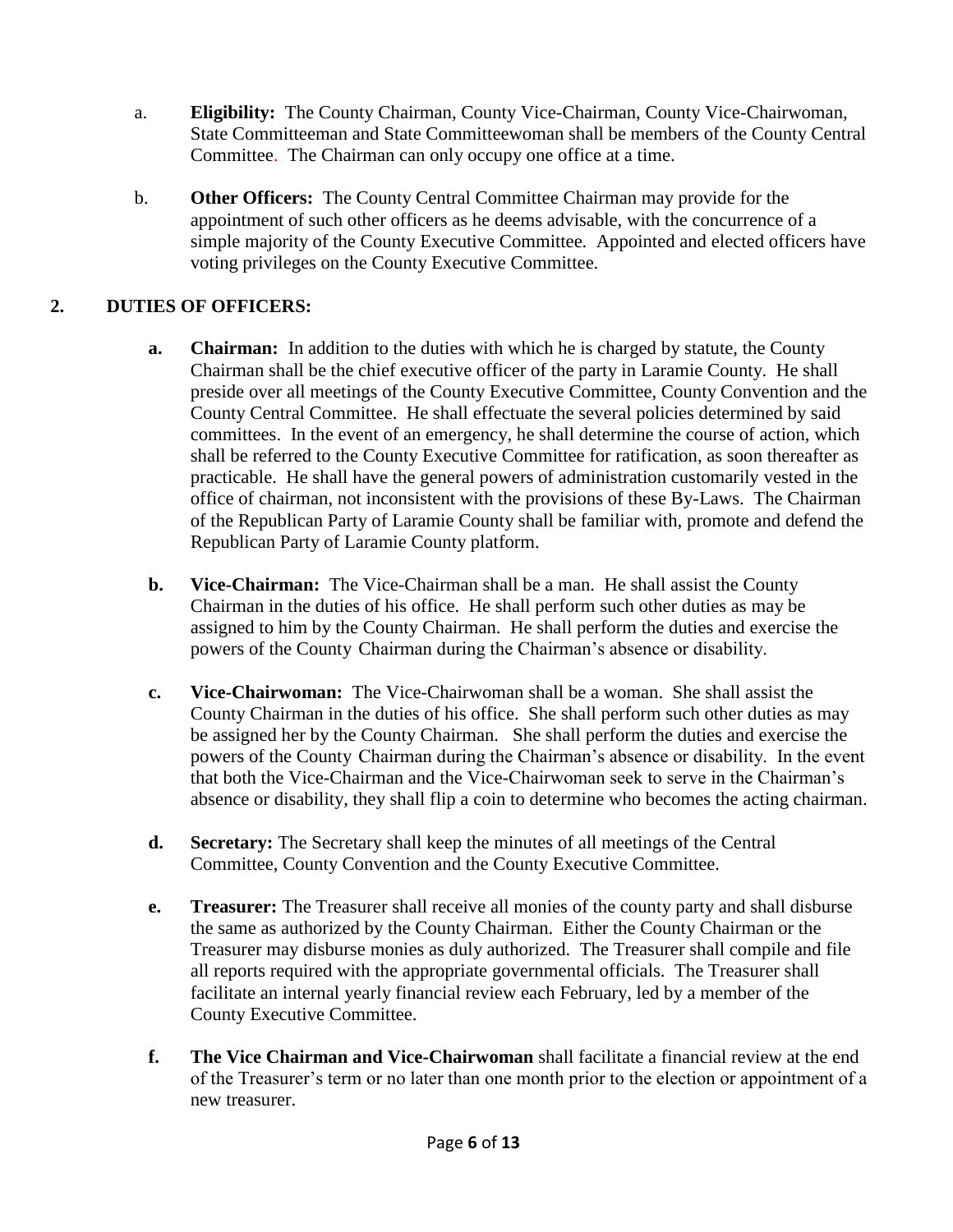- **g**. **State Committeeman and State Committeewoman:** In addition to the duties with which they are charged by statute and State Party By-Laws, the State Committeeman and State Committeewoman shall abide by the rules of the State County Central Committee. The committeeman and committeewoman are hereby charged to abide by resolutions approved by the Laramie County Central Committee.
- **h**. Other Positions: The County Chairman and the County Executive Committee may create other positions and determine duties as they deem necessary.

### **ARTICLE V COUNTY EXECUTIVE COMMITTEE**

- **1. MEMBERS:** The County Central Committee shall have an County Executive Committee. The County Executive Committee shall consist of the officers of the County Central Committee; the Chairman of each of the Senate District Committees; and any other committee chairman as selected by the County Chairman and County Executive Committee, including those appointed to conduct special projects, etc.
- **2. MEETINGS:** The County Chairman shall call meetings of the County Executive Committee. He shall preside over said meetings and shall vote in case of a tie. In the absence of the Chairman, either the Vice-Chairman or Vice-Chairwoman shall preside.
- **3. POWERS:** The County Executive Committee shall have the following powers:
	- To call meetings of the County Central Committee, as provided by law.
	- To fill vacancies in the offices of precinct committeemen and women.
	- To ratify emergency actions taken by the County Chairman.
	- To determine the county convention delegate appointment.
	- To further the interest of the Republican Party in any manner authorized by law or not inconsistent with the provisions of these By-Laws.
- **4. RECALL OF COUNTY EXECUTIVE COMMITTEE MEMBERS:** Recall of any Executive Committee member may be accomplished by special vote at a scheduled County Central Committee meeting.
	- a. Motions to recall a County Executive Committee member must be presented and seconded by a County Executive Committee member. The reason(s) for the recall motion shall be stated in the motion.
	- b. The County Chairman, Vice Chairman or Chairwoman shall serve notice by certified mail, return receipt requested, to the member being recalled not less than ten (10) days prior to such recall meeting. County Central Committee members shall be notified in the same manner as regular meetings not less than ten (10) days prior to such recall meeting.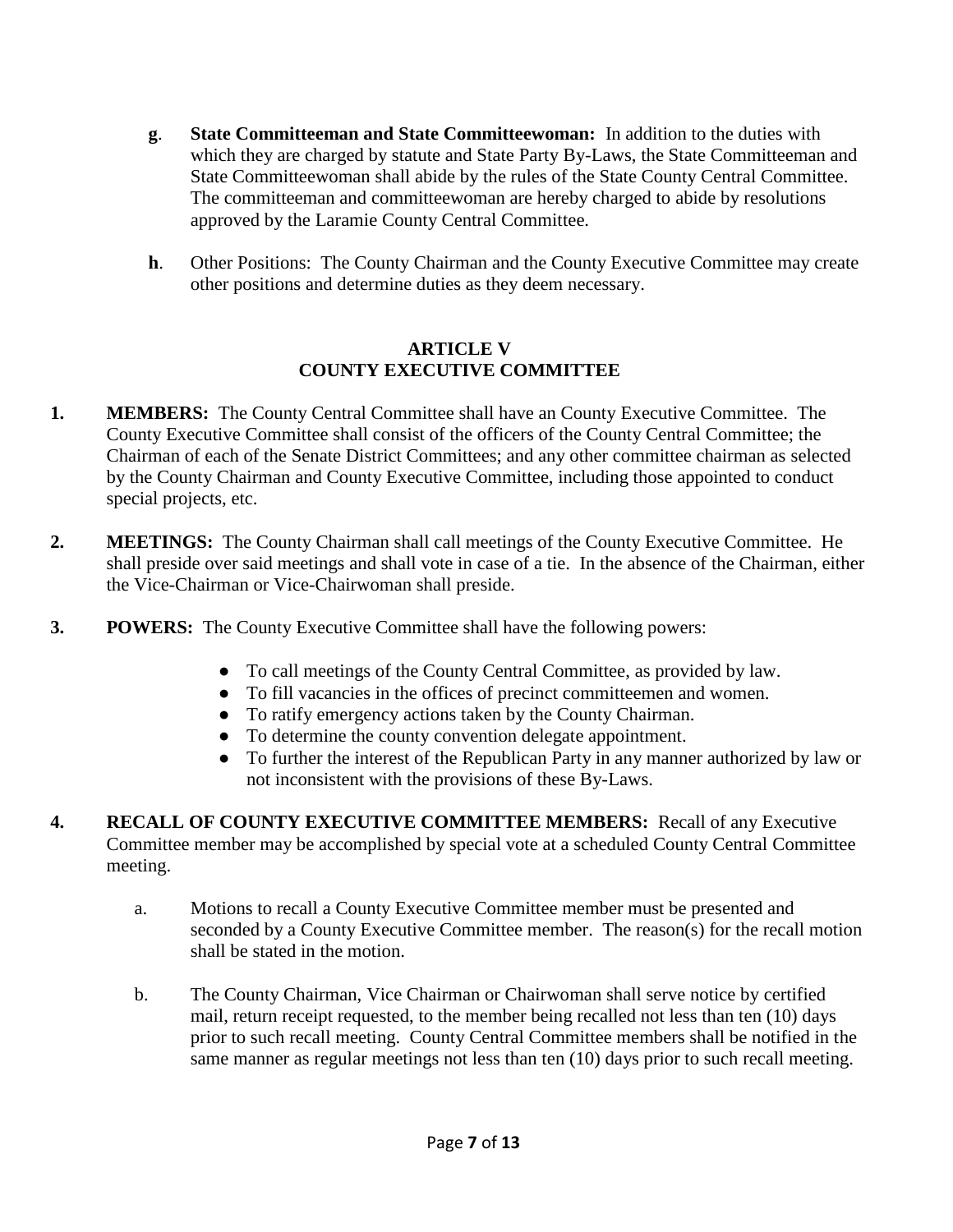- c. A two-thirds majority of County Central Committee members and County Executive Committee members present at the meeting is required to recall the member. All County Central Committee members are eligible to vote in a recall vote.
- d. In the event the County Executive Committee member resigns, in writing, prior to the recall vote, Article VI applies.
- e. The vacancy shall be filled in accordance with Article VI not later than 30 days from the date of vacancy. If necessary, vacancies may be filled on an interim basis.

### **ARTICLE VI VACANCIES**

- 1. Vacancies in any of the offices or positions herein provided shall occur by death, resignation, expiration of term, inability to act, or removal from the political subdivision represented. Vacancies in the various offices must be filled until the next regular election as follows:
- 2. Vacancies may not be filled within a 60 day window prior to the first scheduled County Caucus and Bi-Annual County Central Committee Meeting.
	- a. County Central Committee: A vacancy in the office of precinct committeeman or woman shall be filled by the County Executive Committee. Such committee shall appoint a registered Republican voter residing in the precinct in which the vacancy occurs.
	- b. County Chairman: If there is a permanent vacancy in the County Central Committee Chairman's position, and there is not an agreement between the Vice-Chairman and the Vice-Chairwoman as to who will fill the vacancy, the vacancy will be filled by a majority vote at the next County Central Committee meeting.
	- c. Vice-Chairman or Woman: A vacancy in the office of vice-chairman or woman shall be filled by appointment by the county chairman within 120 days of such vacancy.
	- d. Secretary or Treasurer: A vacancy in the office of secretary of treasurer shall be filled by appointment by the county chairman within 120 days of such vacancy.
	- e. State Committeeman or Committeewoman: A vacancy in the office of State Committeeman or State Committeewoman shall be filled by election by the County Central Committee within thirty (30) days of the vacancy."
	- f. Senate District Chair: A vacancy in the office of Senate District Chair shall be filled by appointment by the County Chairman within 120 days of such vacancy.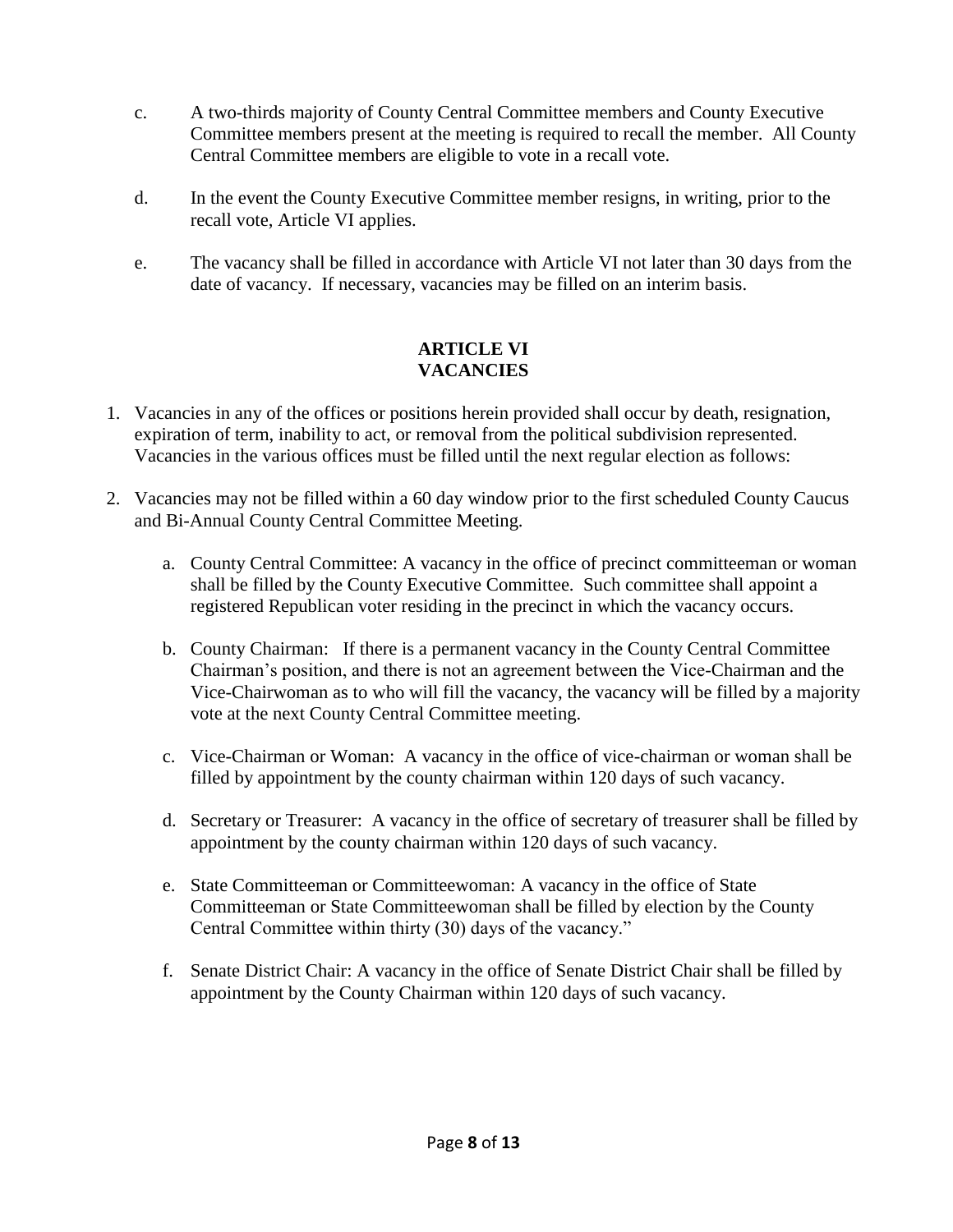### **ARTICLE VII PRECINCT CAUCUSES**

- **1. ELIGIBILITY:** All registered Republicans who have resided within the precinct at least ten (10) days and who were registered Republicans prior to the date of the call of the Precinct Caucus, shall be entitled to participate and vote at the Precinct Caucus. Proof of such residency and registration shall be either by the most current and available County Clerk voter list or by signing of a sworn statement.
- **2, MEETING:** The Republican Party of Laramie County shall hold Precinct Caucuses not more than forty (40) days nor less than ten (10) days prior to the County Convention. Each Precinct Caucus shall be held on a date and at a time and place within the County specified by the County Chairman.
- **3. NOTICE OF MEETING:** The County Chairman shall publish a notice of the number of Delegates to be selected from each precinct, date, time, and specified place within the County of each Precinct Caucus in the county newspaper, being of largest county circulation, not less than ten (10) days prior to such Precinct Caucuses. If the newspaper of largest circulation does not reach a portion of the county adequately, then the notice of meeting shall be posted in the largest newspaper that covers that portion of the county. The calls for Precinct Caucuses may be combined in a single notice.

# **4. DUTIES OF THE PRECINCT CAUCUSES SHALL BE:**

- a. To elect a precinct caucus chairman. The chairman shall be a precinct committeeman or woman in attendance at the Precinct Caucus. In the event there is neither a committeeman or woman in attendance, those assembled and qualified to vote shall elect from their midst a person who shall serve as caucus chairman.
- b. To elect delegates and alternates from that precinct to the County Convention. These delegates and alternates need not be present to be elected.
- c. To elect a secretary who shall take minutes of the caucus and shall sign the county delegate and alternate election forms for the County Chairman.
- d. To consider resolutions brought up by a registered Republican from the precinct.
- e. To conduct any further business not inconsistent with statute or the By-Laws.

### **5. CERTIFICATION OF DELEGATES AND ALTERNATES TO COUNTY CONVENTION:**

a. The Caucus Chairman shall certify in writing and deliver to the County Chairman the names of those elected as delegates and alternates to the County Convention from that precinct.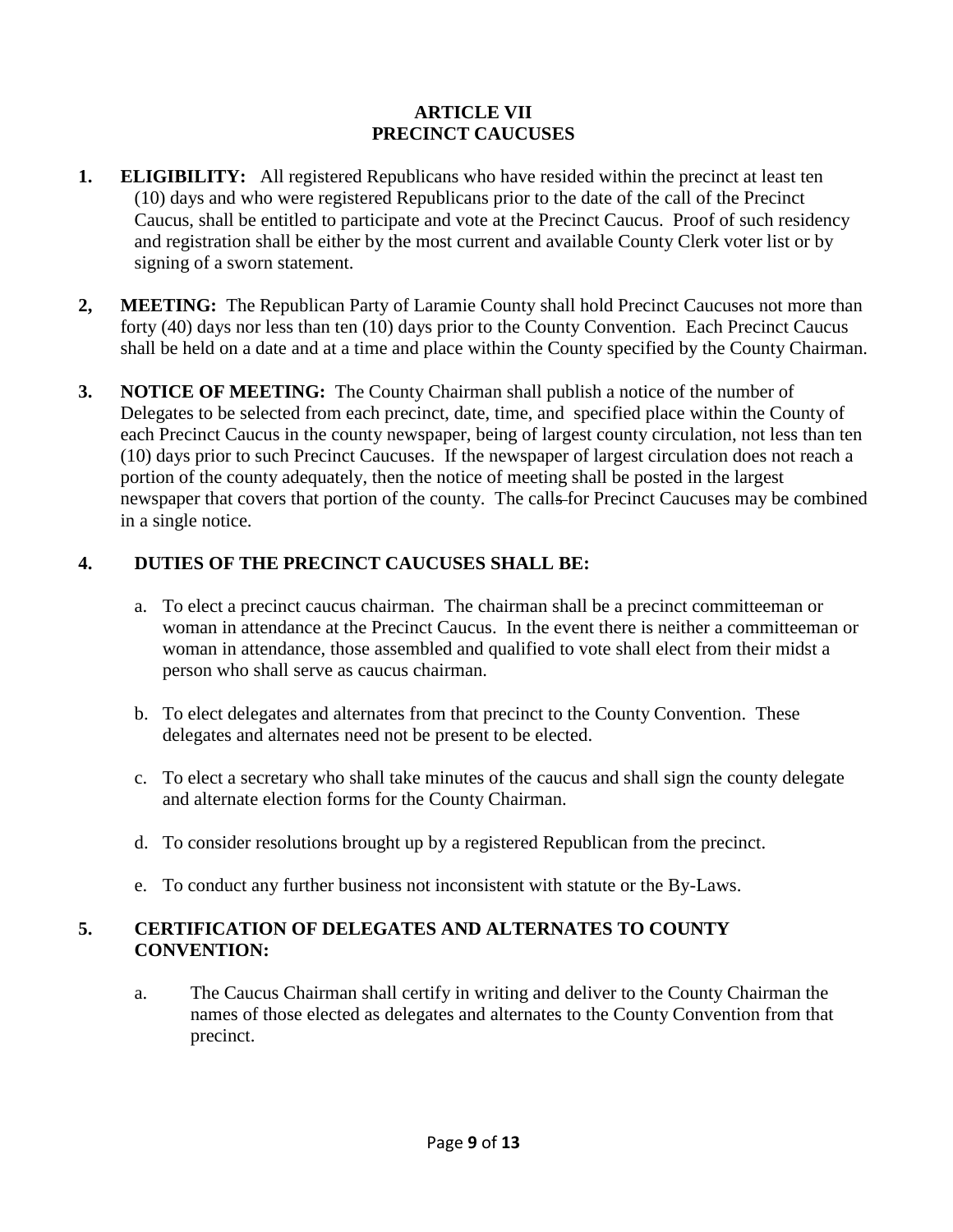- b. If, for any reason:
	- i. A Precinct Caucus is not held and precinct delegates and alternates are not duly elected as prescribed above, or
	- ii. The Caucus Chairman fails to deliver the certified names of those elected to the County Chairman; then, the County Executive Committee is authorized to appoint and certify the prescribed number of delegates and alternates from that precinct to represent that precinct at the County Convention. These appointments shall be made prior to the mailing of the notice required in Article VIII, Section 4.
- **6. COUNTING OF VOTES:** Results shall be determined by a simple majority of votes cast. The number of votes cast may be less than the number of credentialed voters.

#### **ARTICLE VIII COUNTY CONVENTION**

- **1. MEMBERSHIP:** Delegates to the County Convention shall be members of the County Central Committee and those chosen by caucuses of the precincts within Laramie County. All County Convention Delegates and Alternates shall at the time of the call for the County Convention be residents of the precinct they represent and registered Republicans
- **2. APPORTIONMENT OF PRECINCT DELEGATES TO COUNTY CONVENTION**: If the prescribed number of Delegates is not duly elected by the Precinct Caucuses in certain precinct(s), the County Chairman with approval of the majority of the County Executive Committee is authorized to appoint the prescribed number of Delegates from the precinct(s) to the County Convention.
	- a. Each Precinct Caucus may also choose alternate Delegates equal in number to its allocated Delegates and shall designate the priority in which the Alternates shall replace absent Delegates.
	- b. If a Precinct Committeeman or Committeewoman vacancy exists at the time of the Precinct Caucus, the Precinct caucus may elect delegates equal in number to the vacancies.
- **3. MEETING:** The County Convention of the Republican Party of Laramie County shall be held within the time prescribed by the Wyoming State Republican Party By-Laws.
- **4. NOTICE OF MEETING:** Notice of the County Convention shall be mailed and emailed to all delegates not less than five (5) days prior to the Convention and shall be published in the county newspaper being of largest county circulation not less than ten (10) days prior to the Convention. If the newspaper of largest circulation does not reach a portion of the county adequately, then the notice of meeting shall also be posted in the largest newspaper that covers that portion of the county.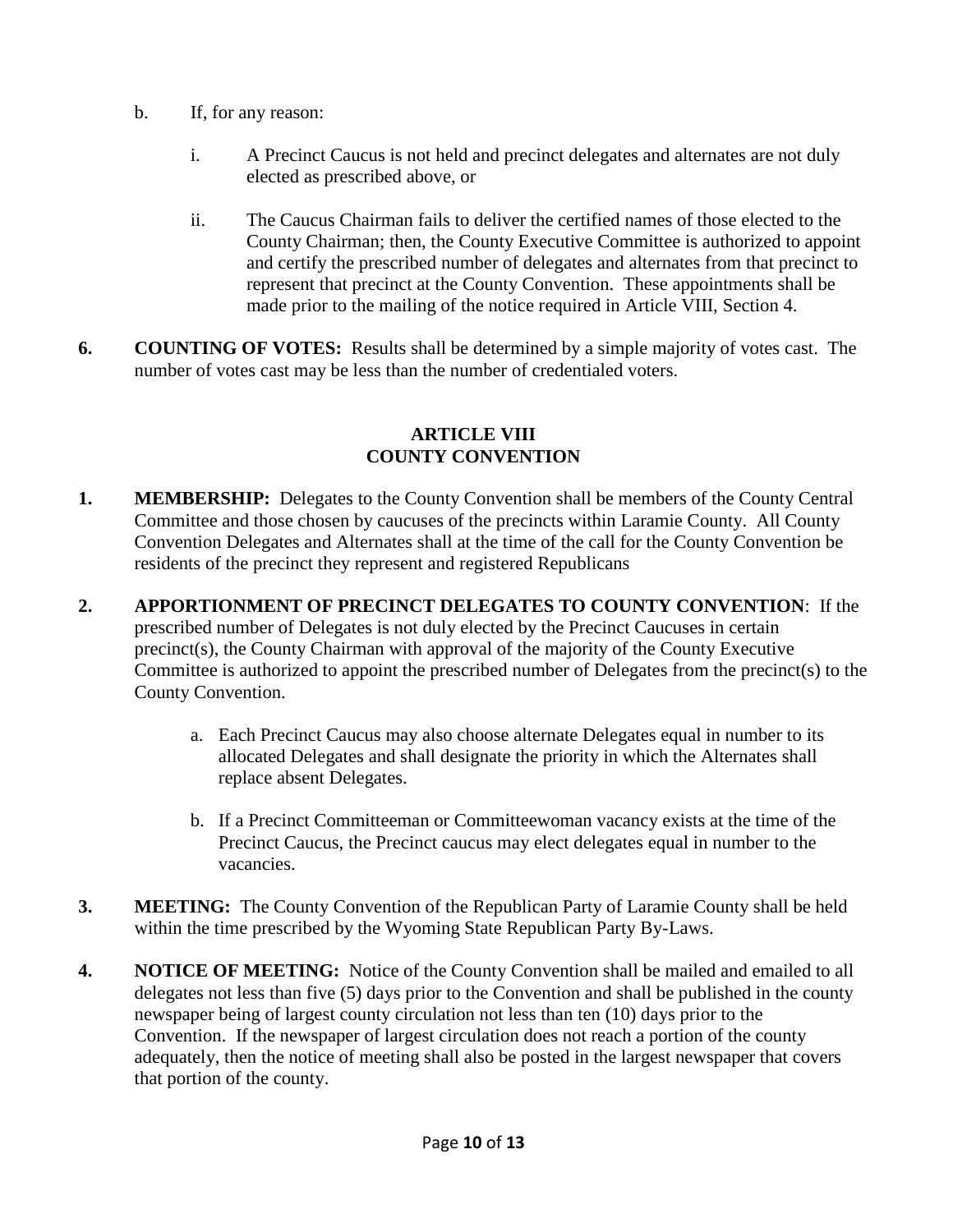# **5. THE DUTIES OF THE COUNTY CONVENTION SHALL BE:**

- a. To amend the By-Laws of the county party.
- b. To elect the delegates and alternates to the state convention and determine the priority in which alternates shall serve.
- c. In presidential election years, to elect the delegate(s) and alternate(s) to the national convention as required. Precinct Committeemen and Precinct Committeewomen shall be provided the first priority to serve as delegates or alternates to the national convention. If the authorized number of delegates and/or alternates are not filled with the Precinct Committeemen or Precinct Committeewomen, then other members of the Laramie County Republican Party may be elected delegates and alternates to the national convention.
- d. To consider reports from the following committees:
	- i. Credentials
	- ii. By-Laws
	- iii. Platform and Resolutions
	- iv. Nominating
	- v. Any other committee reports
	- vi. In Memoriam
- e. To conduct any further business, not inconsistent with statute or party By-Laws.

# **6. CONDUCT OF THE COUNTY CONVENTION:**

- a. **Presiding Officer:** The County Chairman duly elected at the prior March Meeting of the County Central Committee or his successor shall serve as the Chairman of the County Convention. If two consecutive tie votes on a question occur, the County Chairman, at his discretion, shall either vote to break the tie or decide the vote by casting lots, whether or not he is a delegate to the Convention. If, however, the County Chairman has been duly elected as a delegate at the Precinct Caucus in his precinct, he shall have a vote on all matters at the convention.
- b. **Quorum:** Those delegates attending a duly called County Convention shall constitute a quorum.
- c. **Proxy Vote:** Vote by proxy at the County Convention shall be neither be allowed or recognized.
- d. **Procedure:** The unit rule method of voting shall not be adopted by any precinct delegation. All County Conventions shall be governed by Robert's Rules of Order, latest edition.
- e. **The County Convention** shall be completed in one session, not to be reconvened.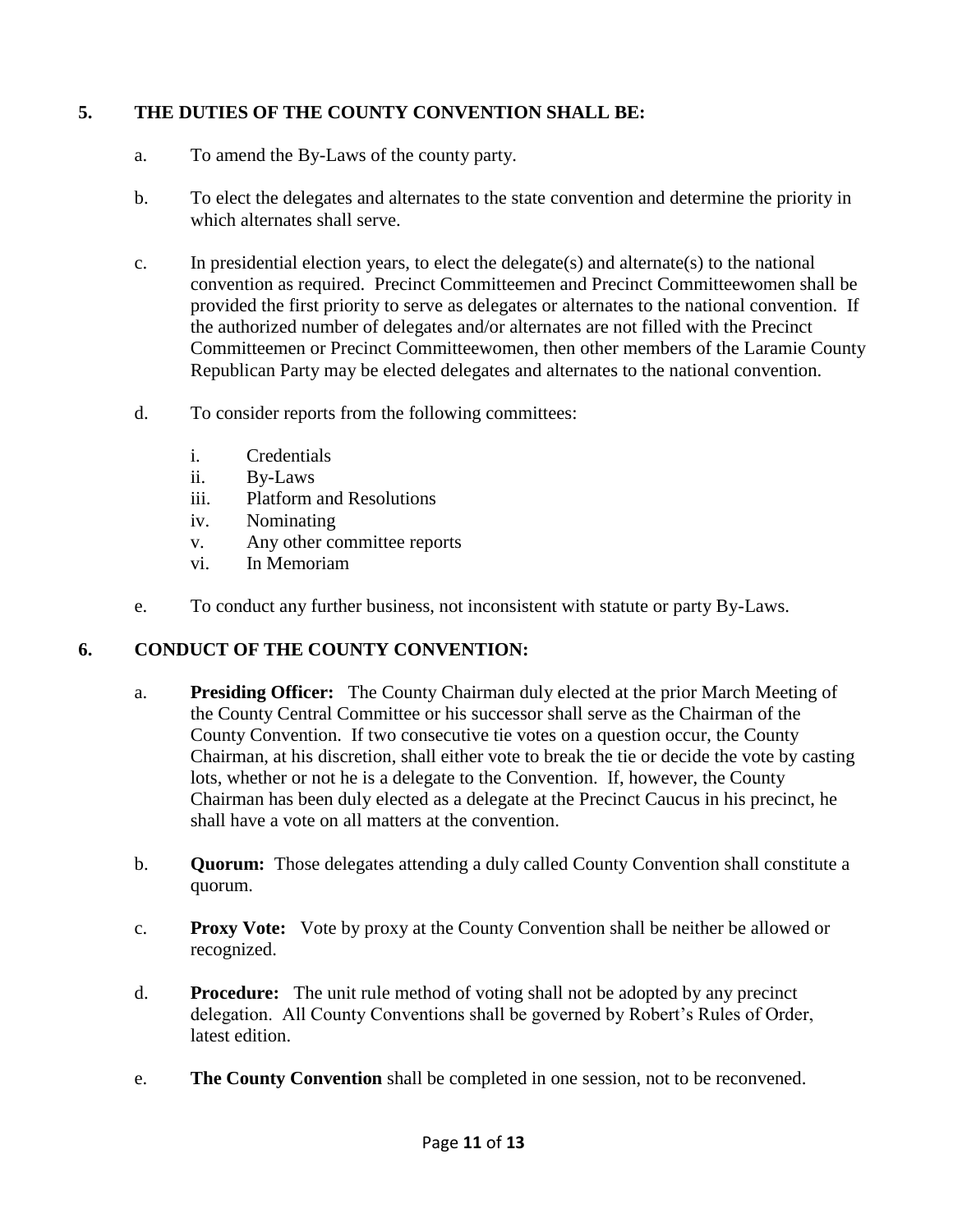- **7. ORDER OF BUSINESS:** The Order of Business at the Laramie County Republican Convention shall include, as a minimum, the following:
	- a. Call to order by the County Chairman
	- b. Report of the Credentials Committee
	- c. Report of the By-Laws Committee
	- d. Report of the Platform and Resolutions Committee
	- e. Report of the Nominating Committee
	- f. Nominations from the floor
	- g. Other Business
	- h. Adjournment

Such order of business may be changed at the discretion of the Chairman.

### **8. VOTING PROCEDURES FOR STATE AND NATIONAL CONVENTION DELEGATES**

- a. Voting for delegates to national and state conventions will be by some form of secret ballot determined by the County Executive Committee. All Republican Party of Laramie County delegates to the state conventions will be voted by delegates of the Republican Party of Laramie County Convention. All candidates for delegate to the state convention will be listed on the ballot unless nominated from the floor during the convention. Candidates receiving the highest number of votes will be selected as delegates. Alternates will be listed and chosen via the highest number of votes received once all delegate positions have been filled. If there is a tie among delegates or alternates, their order will be chosen by vote. All attempts will be made to notify those selected as delegates and active alternates. An active alternate is one who has been selected to fill a vacant delegate position.
- b. During presidential election years, National Convention Candidates will be provided time to speak as determined by the County Chairman.
- c. A two-round voting process may be used, if warranted. In a two-round process, the County Executive Committee may determine a process of elimination of candidates after the first round in order to facilitate the voting process.
- d. Results shall be determined by a simple majority of votes cast. For example, if an odd number of votes are cast, the winning result may be determined by a fraction of a percentage of a vote instead of a full vote. The number of votes cast may be less than the number of credentialed voters.